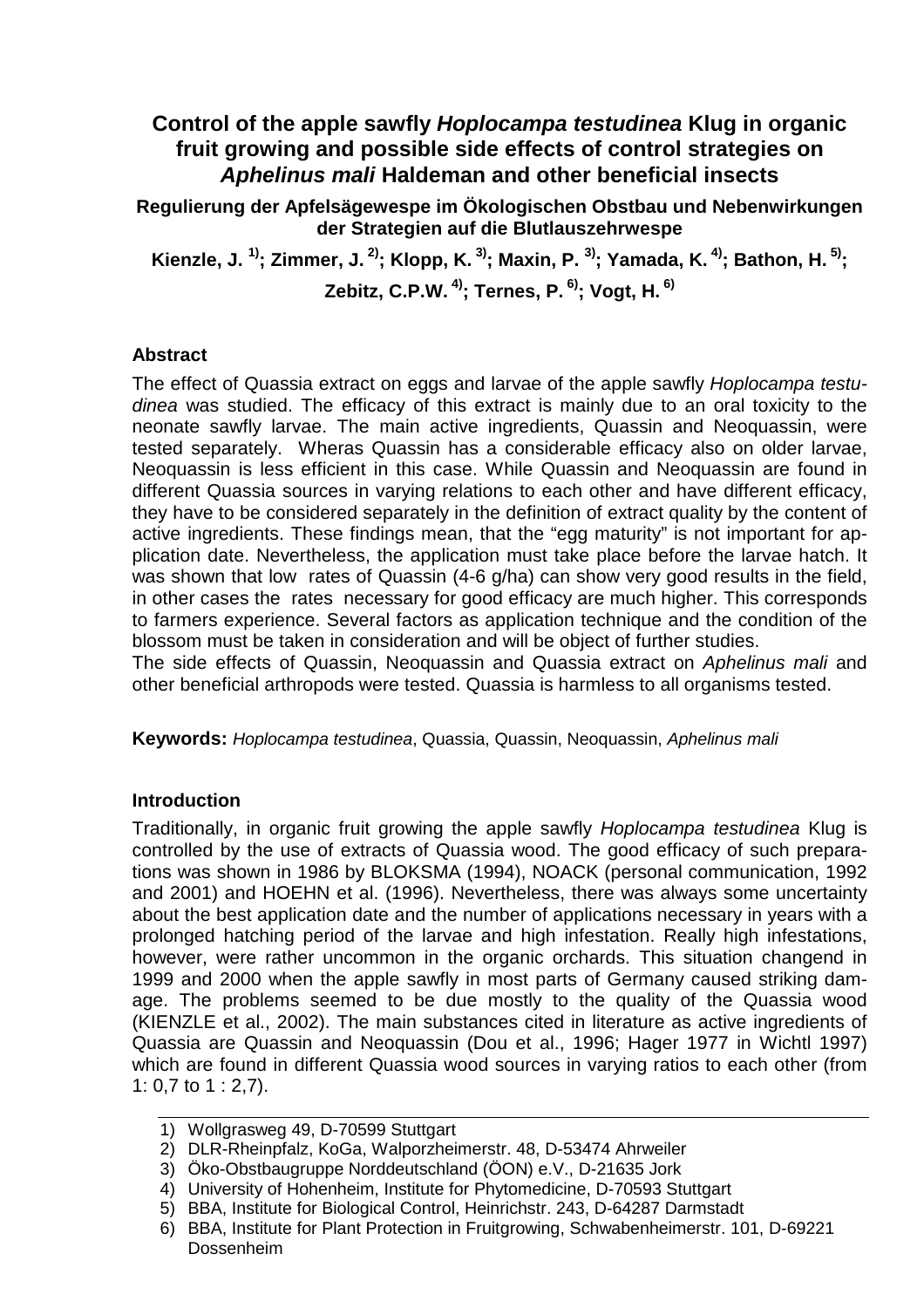To develop quality criteria for Quassia wood based on the active ingredients, it is important to understand whether the effect of Quassin and Neoquassin on the apple sawfly and the non-target organisms is comparable or not. If yes, they could be summarized together, if not, each substance has to be considered separately.

The recommendations for the application date of Quassia are dissenting: There are reccomendations to spray meeting the stage "eyes of the larva visible", others favoured the application time when the eggs become opaque. Thus, for the exact determination of the best application date it should be tested which "egg maturity" stage is most sensitive to Quassia.

Furthermore, the side effect of Quassia on beneficial organisms, especially on Aphelinus mali Haldeman, one of the most important beneficial arthropods in organic orchards, should be tested.

### **Material and Methods**

For the laboratory trials with eggs and neonate larvae (Trial 1) apple blossoms with eggs of the apple sawfly were collected in untreated orchards. The pure substances Quassin and Neoquassin or the raw extract were applied by an air brush until runoff. Not earlier than 12 hours after application of these substances to the blossoms containing the eggs, the eggs were transferred to untreated blossoms. Within this time the eggs could adsorb liquid containing the active ingredients. The transferred eggs were put on the receptacle of the new blossom and covered with a little piece of moisted filter paper to prevent desiccation. In each treatment, 40 blossoms were used. The peduncle of each blossom was put in an Eppendorf tube with pierced cap filled with water placed in a base of plaster and kept in a little transparent plastic box. Several parameters were monitored from which the feeding signs on the blossoms resulted to be the most important parameter. Three classes of feeding signs were distinguished: Complete feeding gallery, short "stopped" feeding gallery and stings (small superficial feeding signs). For the calculation of the efficacy, a weighted average was calculated using the equation: 1 x complete galleries  $+0.5 \times$ "stopped galleries" + 0.1 x stings. With these averages, for the comparison of Quassin and Neoquassin an "efficacy" (ABBOTT) of Quassin in confront to Neoquassin was calculated adopting Neoquassin as "control". For statistical analysis only the complete galleries were considered using contingency tables ( $\alpha$  = 0.01). For the trials with older larvae fruits with primary or secondary infestation were collected in the field. The larvae were obtained by careful dissection of the galleries and placed on treated fruits. The fruits were picked in untreated orchards, the application and the experimental design were similar as for the neonate larvae.

In trial 2, 3 replications with 20, 11 and 18 larvae per replication were used, in trial 3 for each treatment 30 larvae were assessed. Both, the pure substances and the quassia extract with a defined content of quassin were prepared by Trifolio-M GmbH.

The field trials took place at different locations in different regions of Germany in 2002 and 2003. The trials had a randomised block design with 4 replications per treatment (6-12 trees per replication) in organic orchards. In most cases (except Ahrweiler 2002), the substances were applied with a knapsack sprayer. The primary and the secondary infestation were assessed at two different times, controlling 50 fruit clusters in each replication for infested fruits.

For the test of the side effects on A. mali, the test substances were diluted in deionised water for application at a volume rate of 600 L/ha. Adult A, mali regardless of sex, and of the age of 36-48 h, were used in the test. The parasitoids were reared at BBA Dossenheim. The exposure cages for the test of contact toxicity consisted of two treated square glass plates (6 cm) and an untreated acrylic glass ring in between held together with two rubber bands. The acrylic glass ring had four drilled holes, 0.9 cm in diameter. The exposure cage stood in vertical position. The opening at the top was to provide the fructose solution in an Eppendorf tube (0.5 ml, the tip was cut off) with cotton wool. The two holes (left and right side) for ventilation were covered with nylon netting to prevent the wasps from escaping.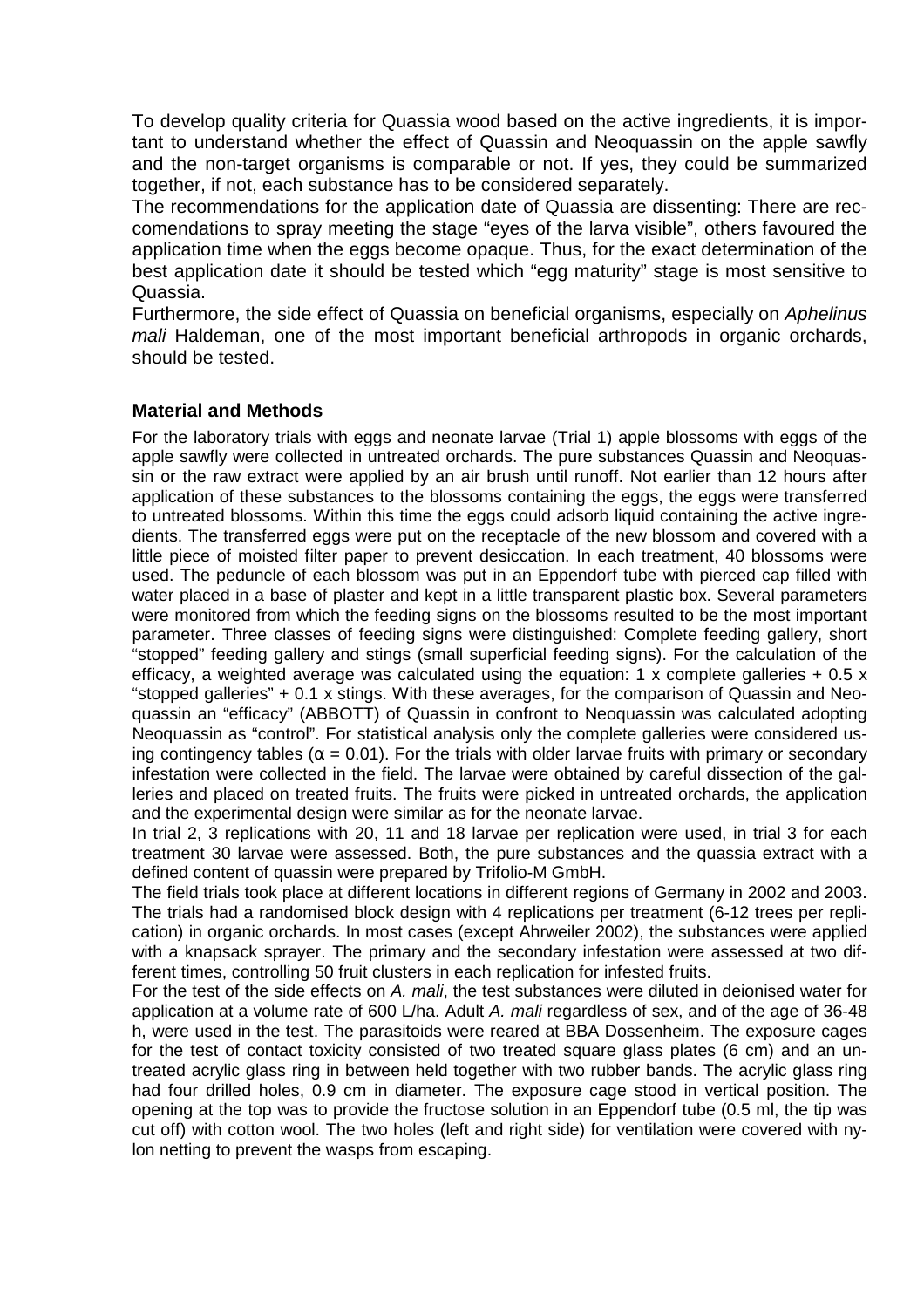One of these openings was connected to an aquarium pump system. Each pump (200 l/h) aerated six cages. The ventilation system prevented a build-up of pesticide vapour within the exposure cages.

The opening at the bottom was used for the introduction of the wasps. It was plugged with a cork stopper during the test. For the test of oral toxicity the test units were the same as described above, modified by feeding the wasps with active ingredient diluted in a 25 % fructose solution.

The test was carried out with six replicates, containing five adult wasps of mixed sex each. Wasps were exposed to the dried residues / treated fructose over a period of 48 hours. The two glass plates from each test unit were treated on one side using a laboratory sprayer (Potter Precision Laboratory Tower, Burkard, U.K.). Before application, spray patterns were checked visually for uniformity. Within approximately one hour of application the test units were assembled and five wasps were placed in each exposure cage. The wasps were transferred carefully with a small air pump. As soon as the deposit had dried, the wasps were introduced. After the wasps were transferred into the exposure cages, the test units were placed in an environmental chamber and connected to the ventilation system. After 48 hours the test units were examined for wasp mortality using a dissecting microscope. A study was considered invalid if the mean mortality rate in the control was above 12.5 %.



**Results** 

Figure 1: Effect of Quassin (Q) and Neoquassin (N) and Quassia extract (Ex) in different rates (12 and 24g/ha) on eggs and larvae of the apple sawfly when untreated eggs were transferred on treated blossoms (A) or treated eggs in stadium "hyaline" (B) or "eyes of the larva visible" (C) were transferred on untreated blossoms: Feeding signs on the blossom and number of undisclosed eggs.

There was only a negligible effect of Quassia ingredients on sawfly eggs. The larvae, however, were very sensitive to both ingredients as neonatae (figure 1). The only significant difference between the variants in figure 1 could be shown between the control and the treatments in trial A. The older the larvae, the lower is the sensitivity to Neoquassin and the higher is the difference between Quassin and Neoquassin (Table 1).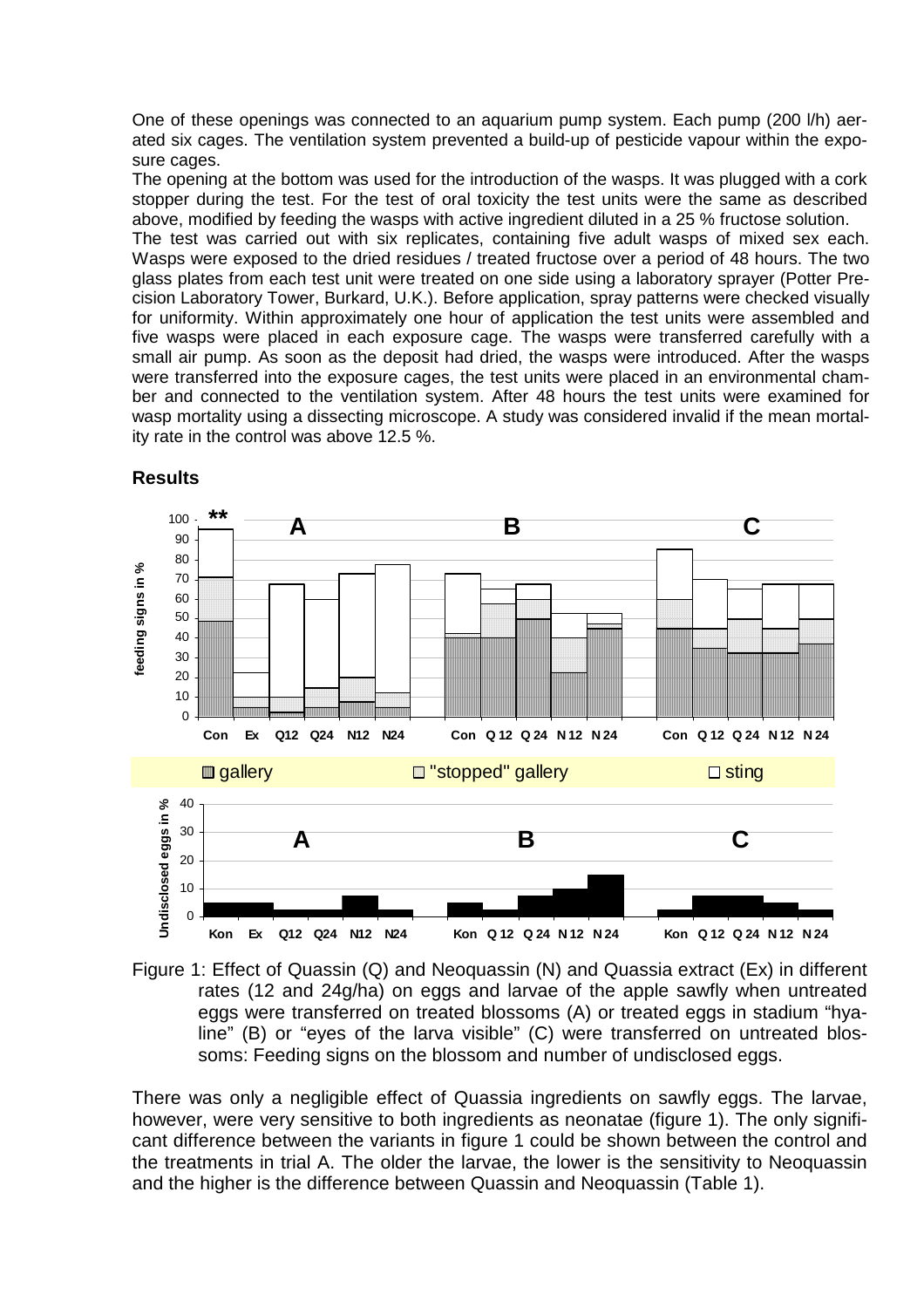The effect of Quassin on the older larvae was confirmed by observations in the field, that Quassia had also an effect on secondary infestation.

Table 1: Efficacy (ABBOTT) of both active ingredients and "efficacy" of Quassin in confront to Neoquassin on neonate and older larvae in laboratory trials with treated blossoms or fruits

|   | <b>Trial Larvae</b>                  | g/ha | Efficacy (ABBOTT) in % |            | "Efficacy" (ABBOTT) in %             |  |
|---|--------------------------------------|------|------------------------|------------|--------------------------------------|--|
|   |                                      | ca.  | Quassin                | Neoquassin | Quassin in confront to<br>Neoquassin |  |
| 1 | neonatae                             | 1.5  | 71.9                   | 61.0       | 17.8                                 |  |
|   |                                      | 3    | 75.1                   | 71.1       | 5.7                                  |  |
|   |                                      | 6    | 91.6                   | 63.0       | 45.3                                 |  |
|   |                                      | 12   | 80.7                   | 69.5       | 16.2                                 |  |
|   |                                      | 18   | 76.7                   | 75.5       | 1.6                                  |  |
| 2 | at migration to 2nd<br>fruit         | 6    | 68.6                   | 31.4       | 54.3                                 |  |
|   |                                      | 12   | 84.3                   | 39.9       | 73.8                                 |  |
|   |                                      | 24   | 89.9                   | 50.3       | 79.8                                 |  |
| 3 | soon after migration<br>to 2nd fruit | 6    | 20.6                   | 0.3        | 20.3                                 |  |
|   |                                      | 12   | 41.6                   | 18.1       | 28.7                                 |  |



Figure 2: Side effects of Quassin (active ingredient) and Quassia extract on A. mali

In the laboratory, for the neonate larvae, a dose-effect-curve could not be determined because the efficacy was very good also at the lowest concentration applied (table 1). In the field, the results are varying, too (table 2). This variation, however, is not correlated with the infestation rate of the untreated control.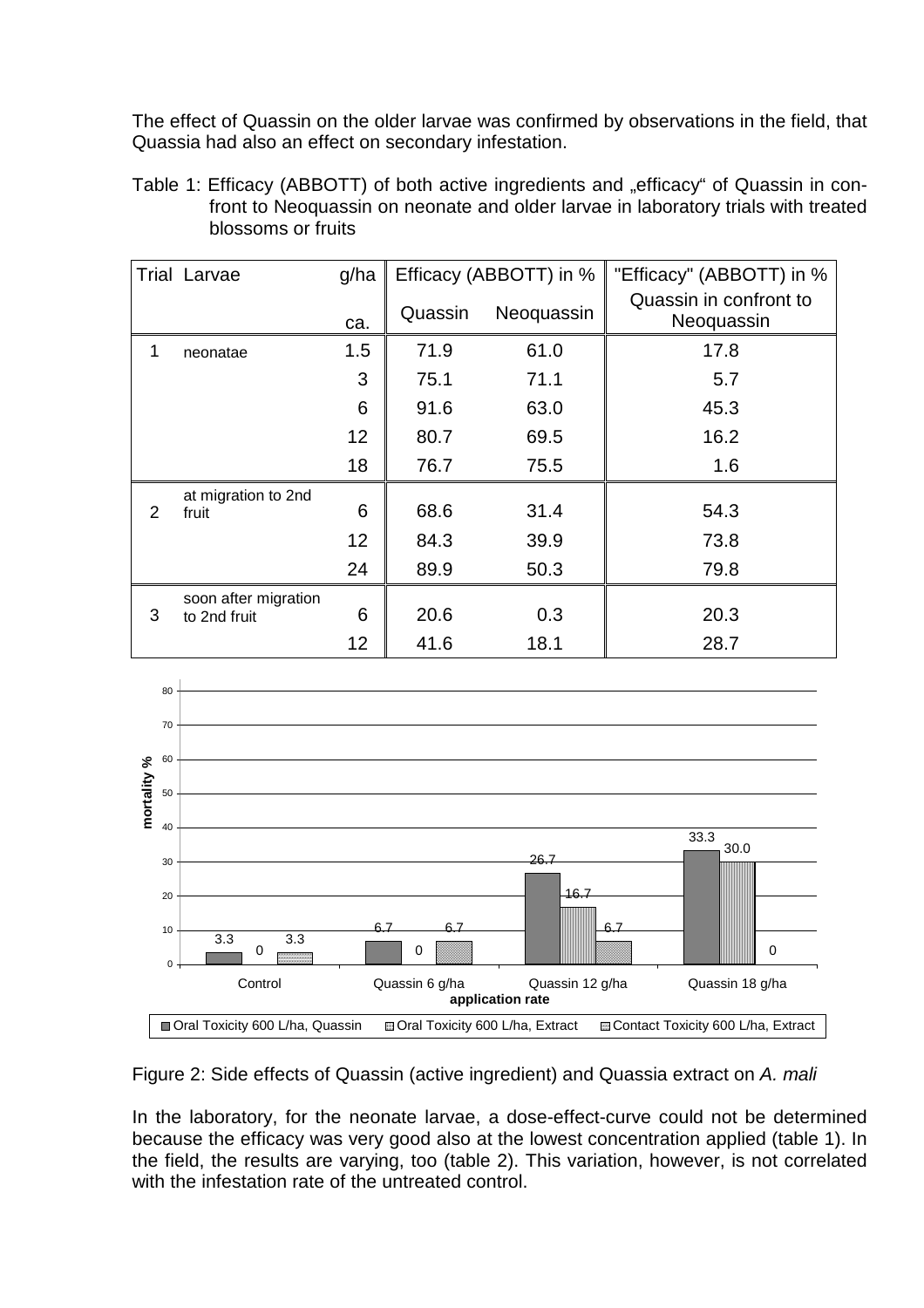| Locality      | Year | Quassin<br>g/ha | Efficacy of the treat-<br>ment in % |                          | Infested fruits on 100 clus-<br>ters in untreated control |                          |
|---------------|------|-----------------|-------------------------------------|--------------------------|-----------------------------------------------------------|--------------------------|
|               |      |                 | Primary<br>infestation              | Secondary<br>infestation | Primary in-<br>festation                                  | Secondary<br>infestation |
| Lake          | 2002 | 8               | 66.3                                | 91.5                     | 43.0                                                      | 41.0                     |
| Constance I   |      | 12              | 80.2                                | 98.8                     |                                                           |                          |
|               |      | 18              | 87.2                                | 91.5                     |                                                           |                          |
| Lake          | 2002 | 8               | 81.8                                | 90.7                     | 33.0                                                      | 37.5                     |
| Constance II  |      | 12              | 87.9                                | 92.0                     |                                                           |                          |
|               |      | 18              | 93.9                                | 97.3                     |                                                           |                          |
| Lake          | 2002 | 8               | 65.7                                | 82.0                     | 105.0                                                     | 100.0                    |
| Constance III |      | 12              | 73.3                                | 82.5                     |                                                           |                          |
| Ahrweiler     | 2002 | 6               | 84.0                                | 95.7                     | 9.5                                                       | 8.4                      |
|               |      | 12              | 92.1                                | 96.8                     |                                                           |                          |
|               |      | 18              | 97.4                                | 96.2                     |                                                           |                          |
| <b>Jork</b>   | 2002 | 6               | 30.4                                | 70.0                     | 34.5                                                      | 65.0                     |
|               |      | 12              | 37.7                                | 66.9                     |                                                           |                          |
|               |      | 18              | 65.2                                | 91.5                     |                                                           |                          |
| Lake          | 2003 | $\overline{4}$  | 92.9                                | 100.0                    | 70.5                                                      | 28.5                     |
| Constance     |      | 12              | 97.2                                | 98.2                     |                                                           |                          |
|               |      | 18              | 93.6                                | 100.0                    |                                                           |                          |
| <b>Jork</b>   | 2003 | $\overline{4}$  | 90.7                                | $\star$                  | 64.0                                                      |                          |
|               |      | 6               | 81.3                                | $\star$                  |                                                           |                          |

Table 2: Efficacy (ABBOTT) and infestation in control in different field trials

\* Secondary infestation not assessed because of high fruit drop

At recommended field rate (12 g/ha) Quassin and Quassia extract were harmless to Aphelinus mali, Forficula auricularia, Aphidius rhopalosiphi, Coccinella septempunctata and Chrysoperla carnea. The results obtained for the main test organism A. mali are given in figure 2. Neoquassin did not show any effect.

# **Discussion**

According to these results, the question which embryonic stage of the sawfly larva in the egg is the most sensitive to Quassia treatments can be answered very simply concluding that it is not at all important that the eggs have contact with Quassia. On the other hand, it is very important that the neonate larvae ingest Quassia directly after hatching before they start to produce galleries. Thus, only primary damage can be controlled.

Tests conducted of YAMADA (2004) demonstrated that the most important mode of action of Quassia on the larvae is by ingestion and not by contact.